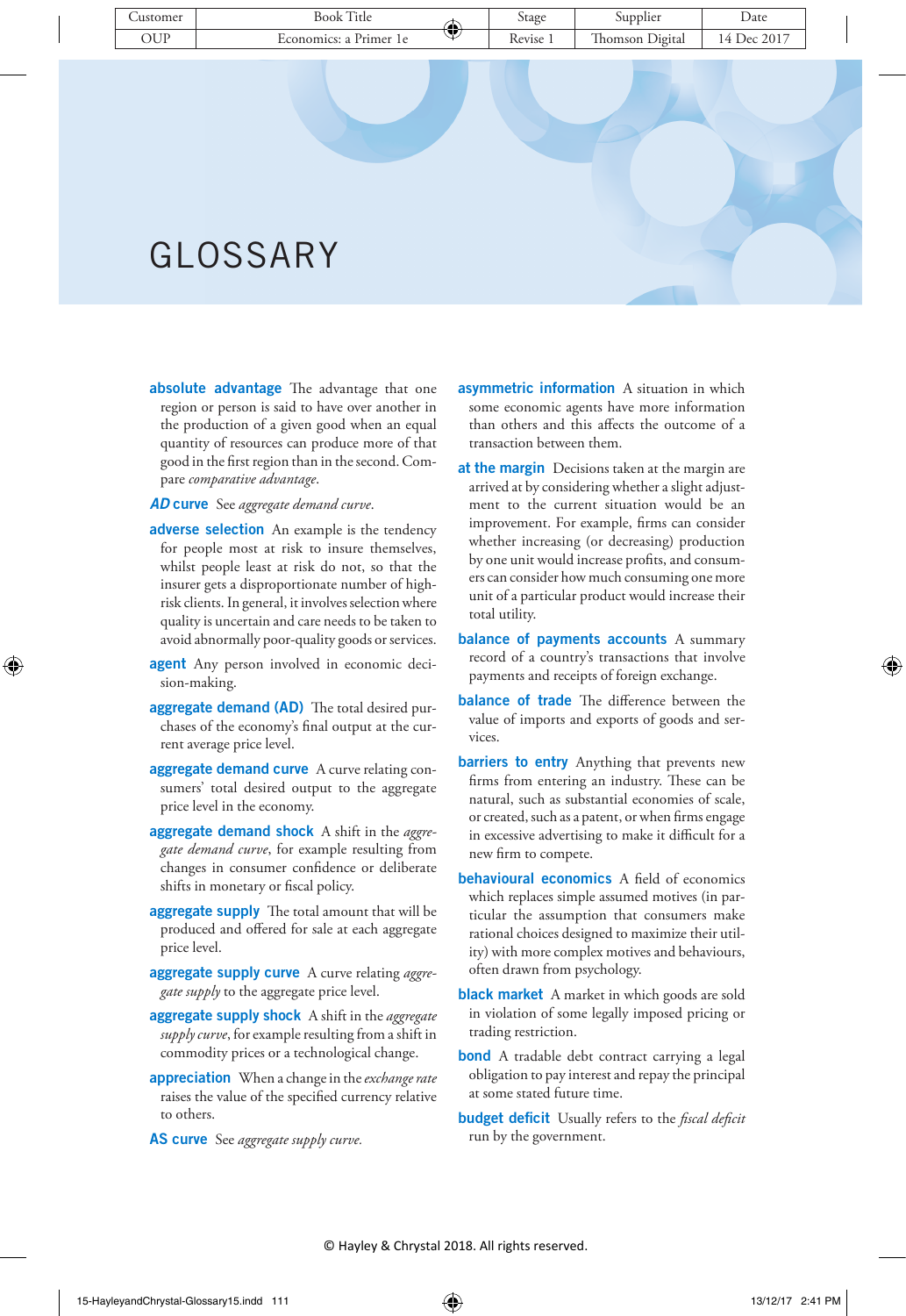- budget surplus Usually refers to the *fiscal surplus* run by the government.
- cartel A group of firms that agree amongst themselves to cooperate rather than compete, raising prices in order to increase their total profits.
- central bank A bank that acts as banker to the commercial banking system and often to the government as well. In the modern world it is usually a government-owned institution that is the sole money-issuing authority and has a key role in setting and implementing *monetary policy*. The UK central bank is the Bank of England.
- central bank independence The policy of allowing the central bank to implement monetary policy without direct government control. Typically the government sets a target level for inflation, but leaves the central bank free to set interest rates at whatever level it deems necessary to meet this target. The key aim of central bank independence is to increase the credibility of monetary policy and hence reduce expected inflation. The central banks of most developed economies are now independent.
- centrally planned economy An economy in which the decisions of the government (as distinct from households and firms) exert the major influence over the allocation of resources and the distribution of income. Also called a command economy.
- classical economics A term loosely used to refer to all mainstream economics up to the 1950s. This body of theory was criticized by Keynes.
- comparative advantage The ability of one nation (or region or individual) to produce a good or service at a lower opportunity cost in terms of other products forgone than another nation (or region or individual). Compare *absolute advantage*.
- competition policy Policy designed to prohibit the acquisition and exercise of excessive market power by firms. It is designed to prevent monopolies from arising, or abusing their power where they do exist, and also to prohibit non-competitive behaviour by oligopolistic firms.
- complementary goods (complements) Two goods for which the quantity demanded of one is negatively related to the price of the other, typically because they need to be used together to meet one underlying need (e.g. cars and petrol

are of little use separately, but together provide transport).

- consumer price index (CPI) An index of the general price level based on the consumption pattern of typical consumers.
- consumer surplus The difference between the value that consumers place on the total amount of a good or service that they consume, and the payment they must make to purchase this amount. The difference between what consumers actually pay and the maximum they would be willing to pay for this amount.
- cost-push inflation The tendency for prices to rise throughout the economy as producers raise the prices of their products in order to protect their profit margins following an increase in raw material prices.
- creative destruction Schumpeter's theory that high profits and wages earned by monopolistic or oligopolistic firms are the spur for others to invent cheaper or better substitute products and techniques that allow their suppliers to gain some of these profits thus eroding the previously existing market power.
- credibility The extent to which agents in the private sector of the economy believe that the government will carry out the policy it promises. This is important because expectations of future government policy action can influence current behaviour.
- credit crunch A general collapse of lending in which even borrowers who were previously considered reliable now find it impossible to borrow.
- current account deficit When all international transactions between one country and the rest of the world related to goods and services, income payments, and receipts are totalled, a current account deficit is recorded if the payments exceed the receipts. The largest single component of the UK current account deficit has tended to be its *trade deficit*, as the value of imports into the UK exceeds the value of exports from it.
- demand The amount of a good or service that an individual or group would be willing to buy at a specified price.
- demand curve A graphical relation showing the quantity of some good or service that households would like to buy at each possible price.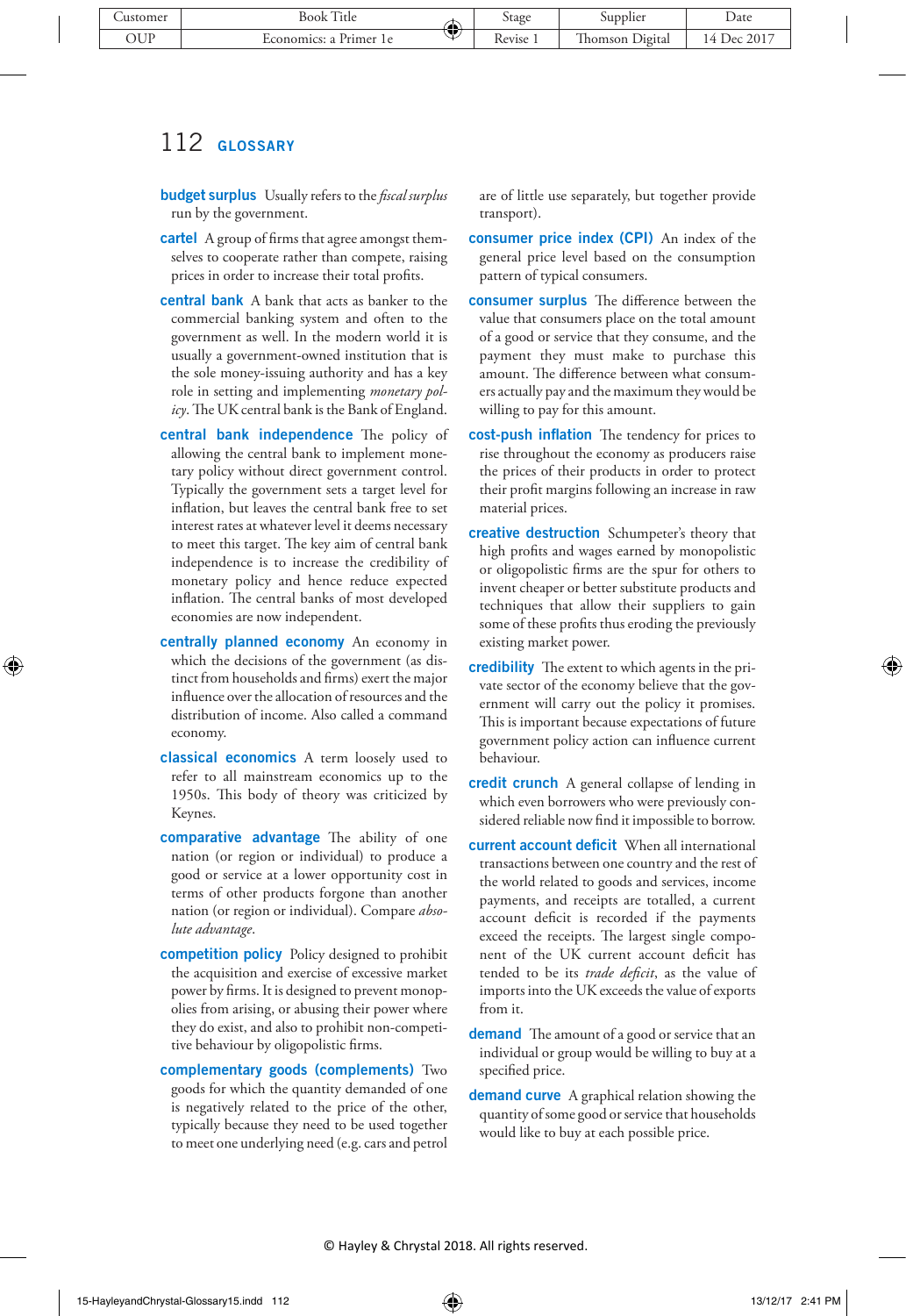#### demand management See *demand side policies.*

- demand-pull inflation The tendency for the general price level to rise when the economy is booming, typically because employees demand wage rises or producers attempt to increase their profit margins.
- demand shock A change in demand for a good (or service) which results from something other than a change in the price of this product (e.g. a reduction in incomes or a change in the price of a substitute good). This change shifts the demand curve for the product.
- demand side policies Policies designed to reduce unemployment by boosting demand. These include *fiscal policy, monetary policy*, and *quantitative easing*.
- depreciation (1) The loss in value of an asset over time due to physical wear and tear and obsolescence. (2) A shift in the free-market exchange rate which reduces the value of the specified currency in terms of other currencies.
- developed economies Usually refers to the rich industrial economies of North America, Western Europe, Japan, and Australasia.
- developing countries The lower-income countries of the world, most of which are in Asia, Africa, and South and Central America. Also called emerging economies.
- development economics The study of poorer (less-developed) economies, aiming in particular to identify the reasons why they have so far failed to catch up with more developed economies.
- diminishing marginal utility The observation that the satisfaction (utility) that a consumer gains from consuming one more unit of a good or service tends to decline as the amount consumed increases. For example, I am likely to enjoy eating my first ice cream today more than my second, and far more than my twentieth!
- economies of scale A situation in which unit costs fall as output increases, enabling large firms to produce at lower unit costs than small firms.
- **efficiency wage** A wage rate above the marketclearing level that enables employers to attract the best workers as well as to provide their employees with an incentive to perform well so as to avoid being sacked.
- elastic Where the percentage change in the quantity demanded or supplied is greater than

the percentage change in the factor that caused it. This corresponds to a price or income elasticity greater than 1 in absolute value.

- elasticity of demand See *price elasticity of demand*.
- elasticity of supply See *price elasticity of supply*.
- EMU (Economic and Monetary Union) Adoption by EU countries of a common currency (the euro) in place of their previous separate currencies.
- **equities** Certificates (or electronic records) indicating part ownership of a joint-stock company. Also known as shares.
- **ERM (Exchange Rate Mechanism)** System which attempted to keep exchange rates between European Union countries stable. Most currencies in the ERM have now joined the *EMU* instead.
- excess demand The amount by which the quantity demanded exceeds the quantity supplied at a given price; negative *excess supply*.
- excess supply The amount by which the quantity supplied exceeds the quantity demanded at a given price; negative *excess demand*.
- exchange rate The price at which two national currencies can be exchanged for each other. The amount of one currency needed to buy one unit of the other currency.
- externality A cost or benefit of a transaction that falls on agents not involved in the decision (e.g the effects of pollution on third parties).
- final goods and services The outputs of the economy after eliminating all double counting, i.e. excluding all intermediate goods.
- fiscal deficit A shortfall of current government revenue below current expenditure.
- fiscal policy Policy designed to influence aggregate demand by altering government spending and/or taxes, thereby shifting the *AD curve*.
- fiscal surplus The amount by which current government revenue exceeds current expenditure.
- fixed exchange rate An exchange rate that is held within a narrow range around some preannounced value. Typically the country's central bank intervenes by buying/selling its currency in the foreign-exchange market in order to keep it within the desired range.
- floating exchange rate An exchange rate that is left free to be determined on the foreign-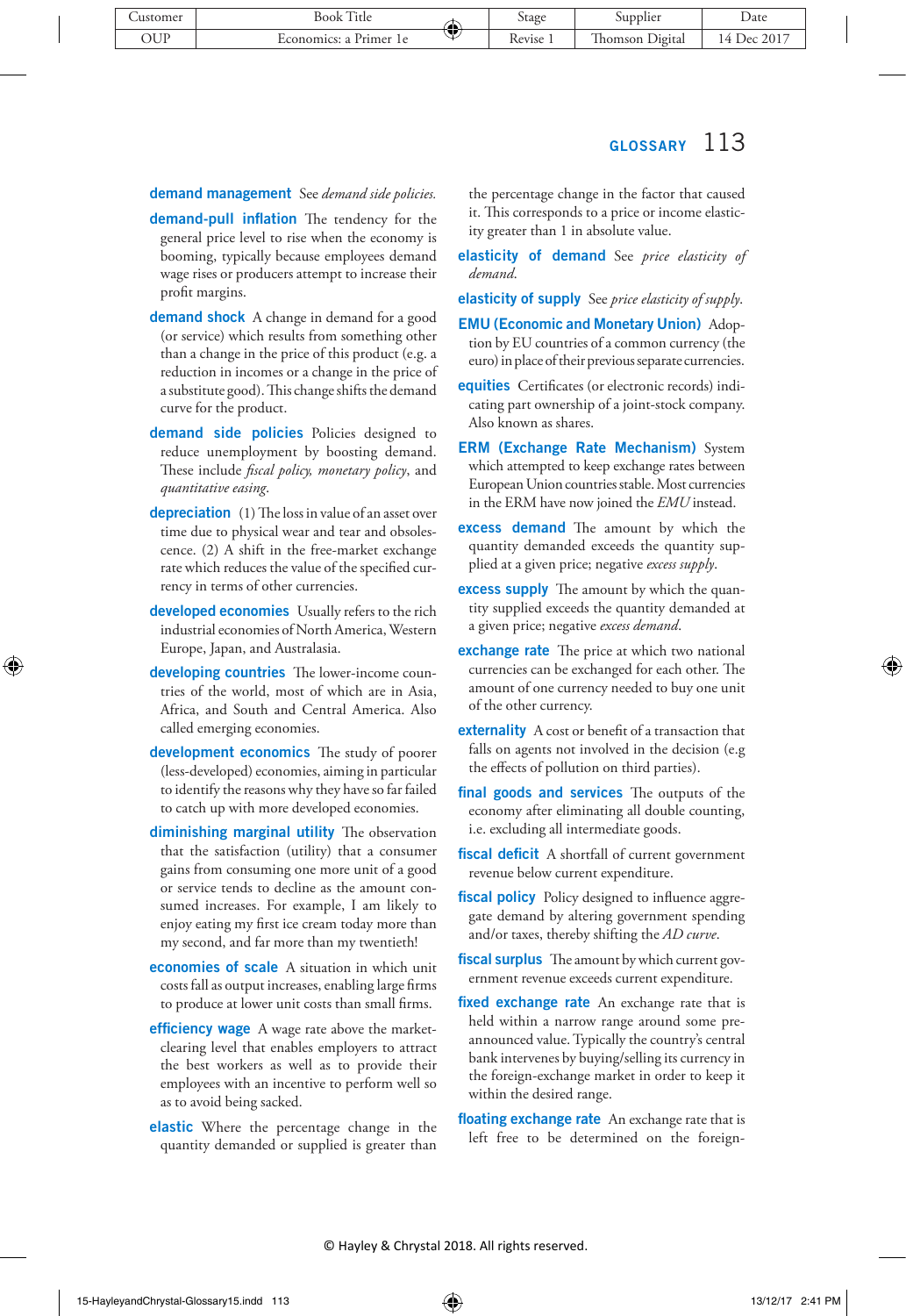exchange market by the forces of demand and supply.

- foreign exchange (FX) market The market where currencies are traded—at prices that are expressed by the *exchange rate*.
- framing The exact way in which a problem is presented, or a question is asked. Studies in psychology and behavioural economics have demonstrated that people may make very different choices in a given situation, depending on exactly how the choices are presented.
- free riding The problem that arises because people have a self-interest in not paying for a *public good* in the hope that others will pay for it.
- free trade The absence of any form of government interference with the free flow of international trade.
- game theory The study of *strategic* choices, applicable when the outcome for one person depends on the behaviour of others.
- GDP See *gross domestic product*.
- GDP gap The difference between actual GDP and potential GDP. Also called the output gap. Negative output gaps are sometimes called recessionary gaps; positive output gaps are sometimes called inflationary gaps.
- globalization The increased worldwide interdependence of most economies. Integrated financial markets, the sourcing of components throughout the world, the growing importance of transnational firms, and the linking of many service activities through the new information and communications technologies are some of its many manifestations.
- goods Tangible products, such as cars or shoes. Sometimes all goods and services are loosely referred to as goods.
- government failure Where flawed government intervention imposes costs that would have been avoided if it had acted differently.
- gross domestic product (GDP) The value of total output actually produced in the whole economy over some period (usually a year, although quarterly data are also available). Nominal GDP is in current money terms. Real GDP is a volume measure that removes the effects of inflation.
- groupthink A term from behavioural economics referring to our tendency to hold the same opinions as those around us.
- household All people living under one roof and taking joint financial decisions.
- human capital The capitalized value of the productive capabilities of a person. Usually refers to value derived from expenditures on education, training, and health improvements.

hyperinflation Episodes of very rapid inflation.

- **implicit contract** Details of what employee and employer can expect from each other (such as the scope for future promotion and pay rises) which, although important, are not included in the formal contract signed by these two parties.
- income elasticity (of demand) The responsiveness of quantity demanded to a change in income. Measured as the percentage change in quantity demanded divided by the percentage change in income that brought about this change.
- indicators Data that investors and policy-makers monitor for information about the state of the economy.
- inelastic When the percentage change in quantity is less than the percentage change in price or income that brought it about (i.e. elasticity is less than 1 in absolute value).
- infant-industry argument The argument that new domestic industries with potential economies of scale need to be protected from competition from established low-cost foreign producers so that they can grow large enough to achieve costs as low as those of foreign producers.
- inferior good A good with a negative *income elasticity*, implying that demand for it diminishes when income increases. Compare *normal good*.
- inflation A positive rate of increase in the general price level in the economy.
- injections Additional spending flows which increase the circular flow of income between domestic households and firms. In a simple macro model the injections are government spending, exports, and investment.
- interest rate The percentage of the amount borrowed which must be paid each year as interest on the loan.
- intermediate goods and services (intermediates) All goods and services which, rather than being consumed directly, are used as inputs into the production of other goods and services.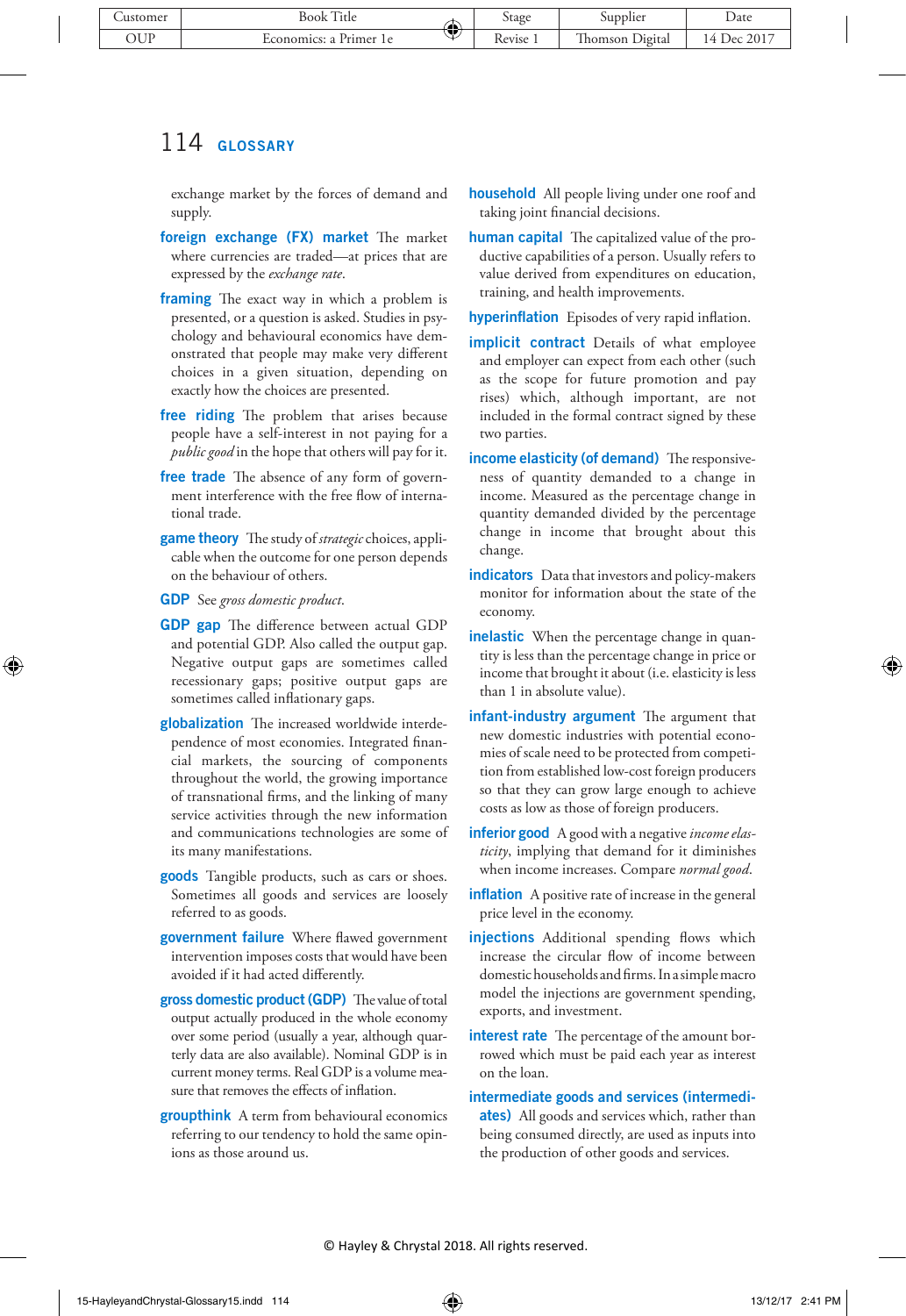- internalizing the externality A policy which gives decision-makers an incentive to take account of the *externalities* that they cause and take appropriate steps to reduce them (assuming that these externalities are harmful). Examples are carbon taxes and congestion charging.
- **investment** The act of producing or purchasing goods that are not for immediate consumption. These are durable goods that will form part of the physical capital stock, housing, and additions to inventories of goods.
- Keynesian revolution The adoption of the idea (first proposed by J. M. Keynes) that the government can use monetary and fiscal policy to control aggregate demand and thereby influence the level of GDP and unemployment.
- labour force See *workforce*.
- long run A period of time over which all inputs used by a firm may be varied but the basic technology of production is unchanged.
- long-run aggregate supply curve A curve that relates the aggregate price level to equilibrium real GDP after all input costs, including wage rates, have been fully adjusted to eliminate any excess demand or supply.
- marginal cost The increase in a firm's total costs as a result of raising the rate of production by one unit.
- marginal revenue The change in total revenue resulting from selling one extra unit per period of time.
- marginal utility The change in satisfaction resulting from consuming one more unit of a good or service.
- market An area in either geographical or cyberspace in which buyers and sellers negotiate the exchange of a specified product.
- market economy A society in which people meet most of their material wants through exchanges voluntarily agreed upon by the contracting parties, with limited intervention by the government. Often referred to as a free market economy.
- market failure Any market performance that is less than the most efficient possible (the optimal) performance. Key reasons for market failure are natural monopoly, information problems, externalities, and public goods.
- market structure The characteristics of a market that influence the behaviour and performance of

firms that sell in the market. The four main market structures are *perfect competition*, *monopolistic competition*, *oligopoly*, and *monopoly*.

- monetarism The theory that the money supply exerts a powerful influence over the economy and that control of the money supply is a potent means of affecting the economy's macroeconomic behaviour.
- monetary policy Policy of seeking to control aggregate demand, and ultimately GDP and the inflation rate, by adjusting short-term interest rates, and more recently, by *quantitative easing*.
- money supply The total amount of money circulating in the economy. Also called the supply of money or the money stock.

monopolist The sole seller of a product or service.

- monopolistic competition A market structure in which there are many sellers and new firms are able to enter the industry, but in which each firm sells a slightly different version of the product and, as a result, faces a negatively sloped demand curve for its own product.
- monopoly A market structure in which the industry contains only one producer.
- moral hazard The change in behaviour which results from people being protected against risk, for example, starting to drive more carelessly when they have accident insurance.
- multiplier The ratio of the change in GDP to the size of the change (e.g. a tax cut) which brought it about.
- NAIRU The Non-Accelerating Inflation Rate of Unemployment'. The level of unemployment that is consistent with a constant rate of inflation.
- national debt The total debt of the central government, arising as a result of previous *fiscal deficits.*
- natural monopoly An industry for which a single producer is clearly more efficient than having competing firms, typically because of large *economies of scale*.
- negative sum game An interaction in which some participants win and others lose, but in which the total losses made by the losers exceed the gains made by the winners. See also *positive sum game*, *zero sum game*.
- net exports Total exports of goods and services minus total imports.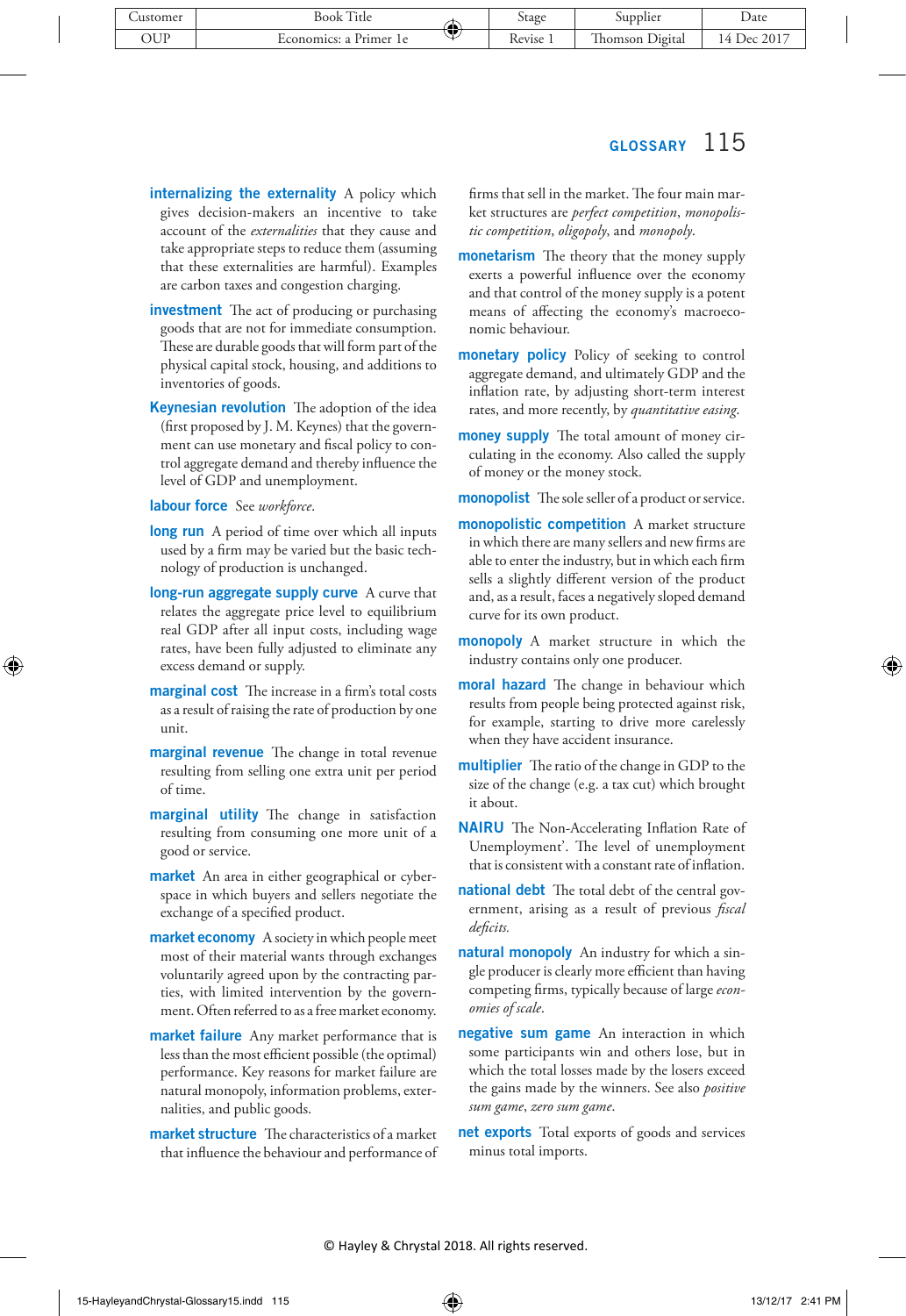- **nominal GDP** Total output of the economy valued at current prices. This can rise due to either real GDP growth or inflation. Also known as 'money GDP'.
- normal good A good or service for which demand increases when income increases. Compare *inferior good*.
- oligopoly An industry that contains only a few firms that interact strategically. The outcome for each is affected by what the others do.
- OPEC Organization of Petroleum Exporting Countries, a permanent, intergovernmental organization to regulate petroleum production, created in 1960.
- opportunity cost Measurement of the cost of one choice in terms of the value of the alternatives forgone.
- perfectly competitive industry (perfect competition) A market structure in which there is a large number of firms in an industry, more are free to enter, and all produce goods which consumers regard as identical. This extremely competitive environment means that each individual firm must sell at the same price as its competitors (setting a higher price would generate no sales, and a lower price is likely to be loss-making). Thus the demand curve for each individual firm appears flat, even though the demand curve for the industry as a whole slopes down.
- positive sum game An interaction in which some participants win and others lose, but in which the total gains made by the winners exceed the total losses made by the losers. See also *negative sum game, zero sum game*.
- potential GDP (potential output) The level of GDP which is consistent with unemployment being at the NAIRU, implying that inflation is stable—neither rising nor falling.
- price discrimination Situation arising when firms sell different units of their output at different prices for reasons not associated with differences in costs.
- **price elasticity of demand** The percentage change in quantity demanded divided by the percentage change in price that caused it. Usually just called elasticity of demand.
- price elasticity of supply The percentage change in quantity supplied divided by the per-

centage change in price that caused it. Usually just called elasticity of supply.

- **private sector** That portion of an economy in which production is owned and operated by private (non-government) bodies. Compare *public sector*.
- production possibility boundary A curve that shows the alternative combinations of goods and services that can just be produced if all available productive resources in the economy are fully employed and used efficiently; the boundary between attainable and unattainable output combinations (see Figure 10.2).
- progressive tax A system which charges richer people a higher proportion of their incomes as tax.
- public goods Goods and services that, once produced, can be consumed by everyone, such as police protection and parks. Also called collective consumption goods.
- public sector That portion of an economy in which production is owned and operated by the government or by bodies created and controlled by it, such as nationalized industries. Compare *private sector*.
- **quantitative easing** The purchase of government and corporate bonds by the *central bank* on a large scale intended to raise the money supply, influence asset prices, and affect long-term interest rates. This policy has been used by central banks which wanted to stimulate *aggregate demand* but could not lower interest rates any further.
- real GDP Total economic output valued at prices from a specified base year, for example, GDP at 1999 prices. It is a volume measure of real economic activity that removes the effects of inflation.
- recession A sustained drop in the level of aggregate economic activity, officially defined to occur when real GDP drops for two successive quarters.
- regret The emotional pain associated with realizing that we have made a bad decision. Studies in psychology and behavioural economics have found that this can have a substantial impact on our decision-making.
- relative price Any price expressed as a ratio of another price or price index.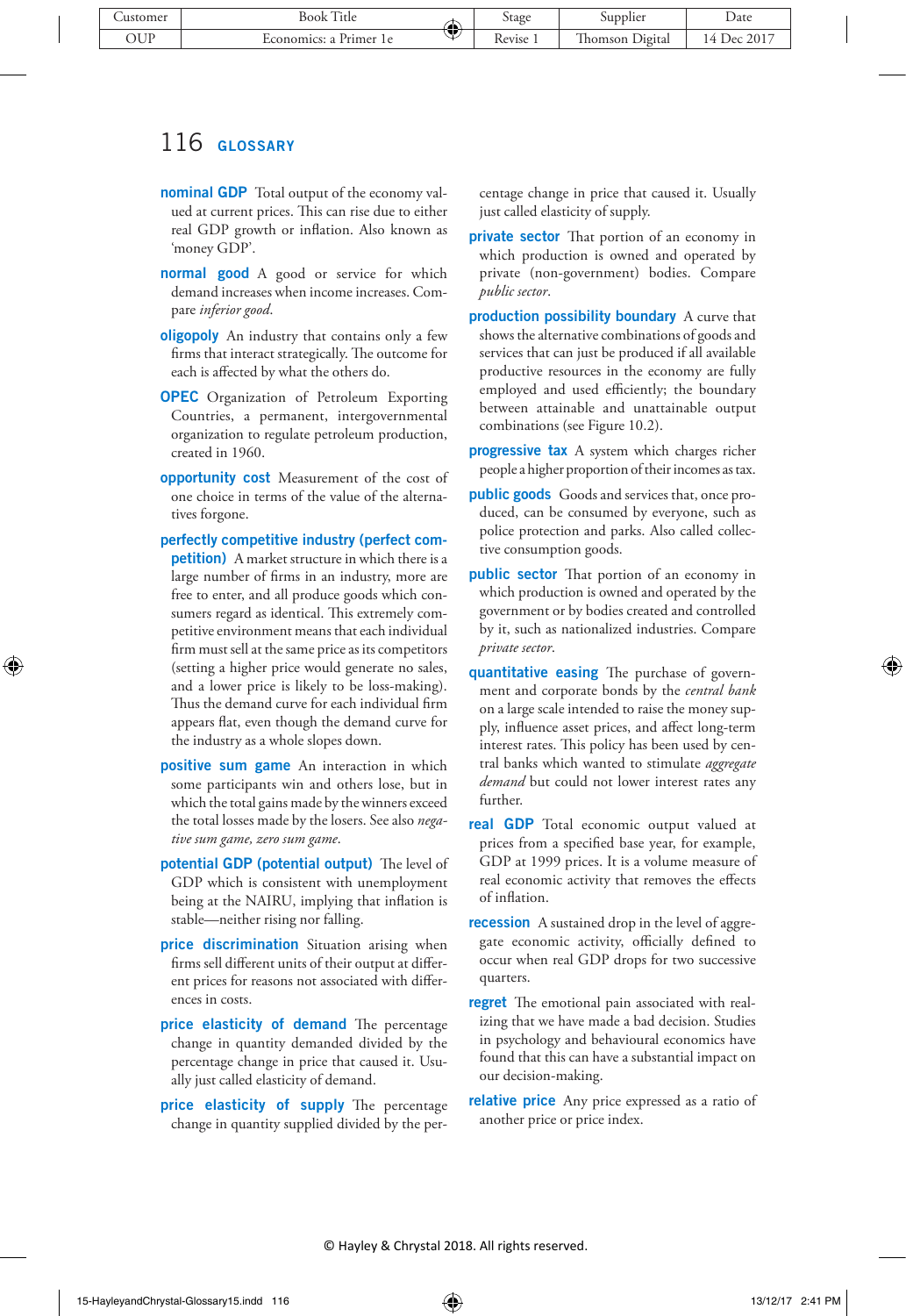- scarce A resource is considered scarce if using more of it for one purpose necessitates using less of it for another purpose. By contrast, we can use more of a plentiful resource for a new purpose whilst continuing to use it as before for existing purposes.
- services Intangible rather than physical products, for example, haircuts and medical services.

shares See *equities*.

- short run The period of time over which firms cannot adjust some of their inputs, such as physical capital.
- specialization When applied to countries, it refers to producing in the domestic economy products for which the country has a *comparative advantage* and importing those for which it has a comparative disadvantage. When applied to labour within a country, it refers to specialization in particular tasks rather than each person producing a wide range of products.
- stagflation The simultaneous occurrence of a positive GDP gap (with its accompanying high unemployment) and rising inflation.
- stock exchange The market in which investors can buy or sell *shares*. Most shares are now traded electronically.
- strategic behaviour Decisions that take into account the reactions of others to one's own actions, e.g. when an oligopolistic firm takes into account how its competitors might react to a price cut.
- substitute Two goods are substitutes if the quantity demanded of one is positively related to the price of the other, typically because they are alternative means of meeting an underlying need (e.g. train and air travel).
- sunk costs Costs already committed to a project which cannot be recovered even if the project is now abandoned.
- supply The amount of a good or service that an individual or group would be willing to sell at a specified price.
- supply curve The graphical representation of the relation between the quantity of some good or service that producers wish to make and sell per period of time and its price, other relevant factors remaining unchanged.
- supply shock A change in the supply of a good (or service) which results from something other than a change in the price of this product. This change shifts the supply curve for the product.
- supply side policies Policies that seek to shift the *aggregate supply curve* to the right, by increasing the productive efficiency of the economy. Examples are policies aimed at equipping the workforce with skills that are currently in short supply, and policies aimed at increasing entrepreneurship or the degree of competition between firms.
- systemic risk The risk of widespread financial disruption if the collapse of one financial institution leads to the collapse of others in a chain reaction.
- tacit collusion When firms arrive at a cooperative solution (which increases their joint profit) even though they have not explicitly agreed to cooperate.
- trade deficit Occurs when the value of exports from the economy is less than the value of imports into it.
- trade union A union covering workers with a common set of skills, no matter where, or for whom, they work.
- utility The total satisfaction derived from consuming some amount of a good or service.
- value added The value of a firm's output minus the value of the inputs that it purchases from other firms.
- **very long run** A period of time over which the technological possibilities open to a firm or the economy as a whole are subject to change.
- visible trade Trade in physical products. Sometimes called merchandise trade.
- visibles Tangible goods such as cars, aluminium, coffee, and iron ore, which we can see when traded across international borders.
- wage-price spiral The tendency for inflation to remain high even after the conditions that initially caused it have passed. Employees may continue to demand wage rises to compensate for the effect of previous price rises (thus protecting their real wage), whilst employers continue to raise prices in order to pass on their increased wage bills.